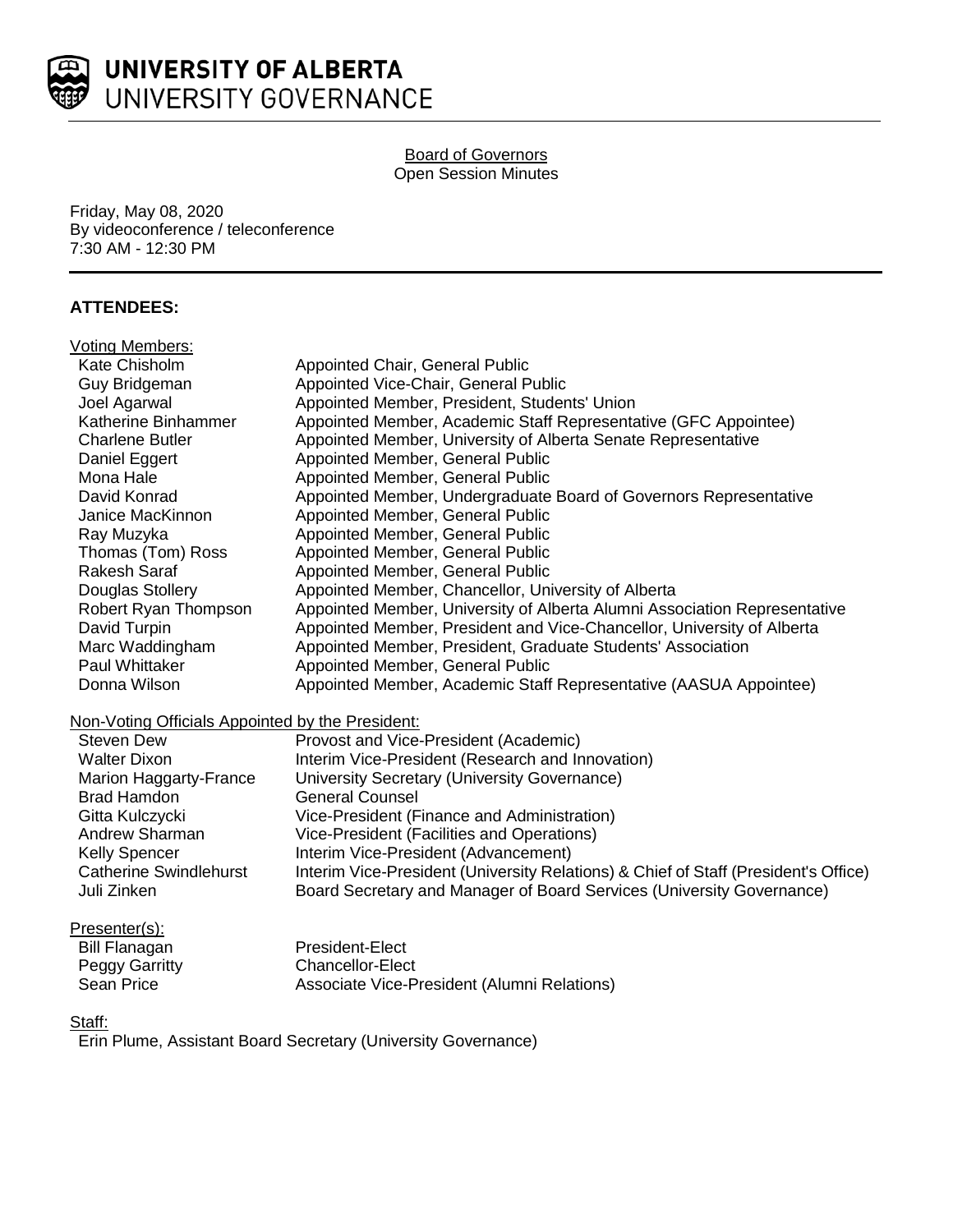# **OPENING SESSION**

1. *Chair's Session*

*Presenter(s)*: Kate Chisholm

1a. Call to Order and Confirmation of Quorum

*Presenter(s)*: Kate Chisholm

The Chair called the Open Session to order at 10:45 am. The Board Secretary confirmed that the attendance constituted quorum.

# 1b. *Approval of Open Session Agenda*

Materials before members are contained in the official meeting file.

*Presenter(s)*: Kate Chisholm

The motion was moved and seconded.

THAT the Board of Governors approve the Open Session agenda, as presented.

**CARRIED**

### 1bi *Review of Consent Agenda*

# *Presenter(s)*: Kate Chisholm

The Chair invited members to inform her if there were any requests to remove an item from the Open Session Consent Agenda. A member requested that Item 5r, *Report of General Faculties Council*, be removed so that it could be an item of discussion.

# 1c. Conflict of Interest - Opportunity for Declaration

# *Presenter(s)*: Kate Chisholm

The Chair invited members to declare any conflicts of interest related to the Open Session agenda. No conflicts were declared.

### 1d. Chair's Remarks

### *Presenter(s)*: Kate Chisholm

The Chair welcomed four new members who were attending their first Board of Governors' meeting: Mona Hale, who was appointed as a public member for a three-year term on April 22; and the three new student members, who were each appointed for a one-year term on May 1: Joel Agarwal, President of the Students' Union, Dave Konrad, Undergraduate Student Representative, and Marc Waddingham, President of the Graduate Students' Association.

The Chair also welcomed observers, including incoming Board members: Peggy Garritty, Chancellor-Elect; Breda Cormack, incoming support-staff representative awaiting her Ministerial Order; Ayaz Bhanji, incoming alumni representative awaiting his Ministerial Order; and President-Elect Bill Flanagan.

### 2. *Report of the Chancellor*

# • *Introduction of Chancellor-Elect*

Materials before members are contained in the official meeting file.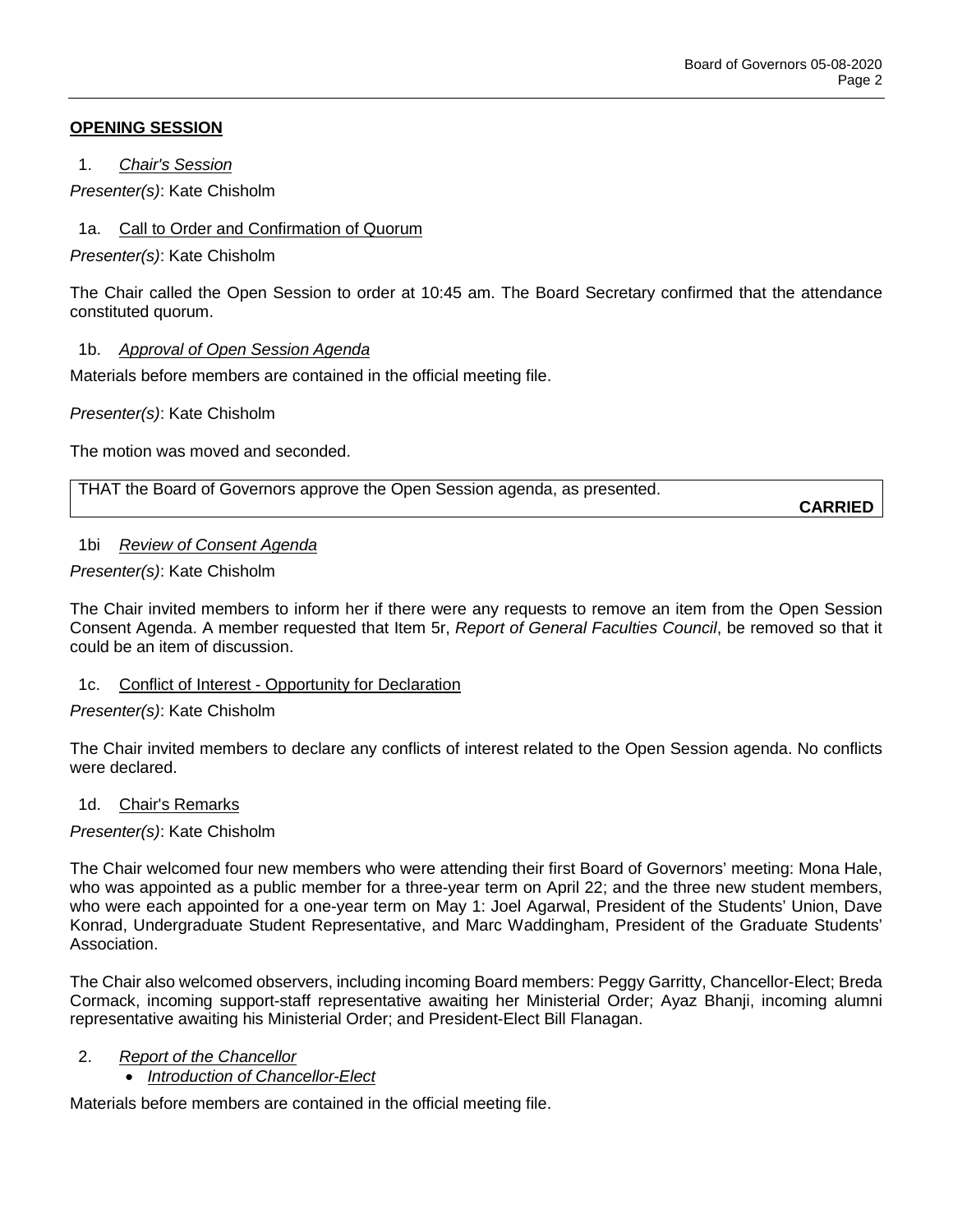*Presenter(s)*: Douglas Stollery; Peggy Garritty

*Purpose of the Proposal*: For information / discussion.

# *Discussion*:

In addition to his written report, which included a summary of the activities of the Office of the Chancellor and Senate, Chancellor Stollery introduced Peggy Garritty, elected by the Senate on March 6, 2020 as the University of Alberta's 22nd Chancellor. Chancellor Stollery reviewed the role of the Senate and the Chancellor and highlighted Chancellor-Elect Garritty's strong community relationships and board experience. Chancellor-Elect Garritty noted her appreciation for the transition process and her anticipation to start in June.

The Board Chair led members in congratulating Chancellor-Elect Garritty on her future role.

# 3. *Report of the President*

- *COVID-19 Update*
	- *Emergency Governance Protocols Decision Tracker*

Materials before members are contained in the official meeting file.

### *Presenter(s)*: David Turpin

*Purpose of the Proposal*: For information / discussion.

### *Discussion*:

In addition to his written report, Dr Turpin provided verbal remarks on presidential transition activities, including President-Elect Bill Flanagan's full integration into the university's decision-making processes; strategies to meet the university's 2020-2021 \$110M budget reduction; and the resiliency of the university community in light of significant job losses.

President Turpin then briefed the Board on the university's response to COVID-19, including a timeline of events; the current state of emergency; planning and decision-making structures; pandemic forecasting and uncertainties; Universities Canada's nationwide opinion poll of students and parents and their perceptions of returning to campus in the fall; and the limitations and likely direction of possible fall scenarios. He acknowledged the work of the executive and public health response teams, highlighting Mr Sharman in particular, and expressed pride in the university community's response to the pandemic.

Mr Sharman and Dr Swindlehurst responded to a question from the Board regarding how the university engaged and supported the surrounding community during its COVID-19 response.

### 4. *Report of the University Secretary*

*Presenter(s)*: Marion Haggarty-France

*Purpose of the Proposal*: For information / discussion.

### *Discussion*:

The University Secretary provided an update on the transition of all university governance meetings to online formats in the wake of the COVID-19 crisis, cautioning members against 'Zoom fatigue', and highlighting two personal responses to the crisis written by members of the university community.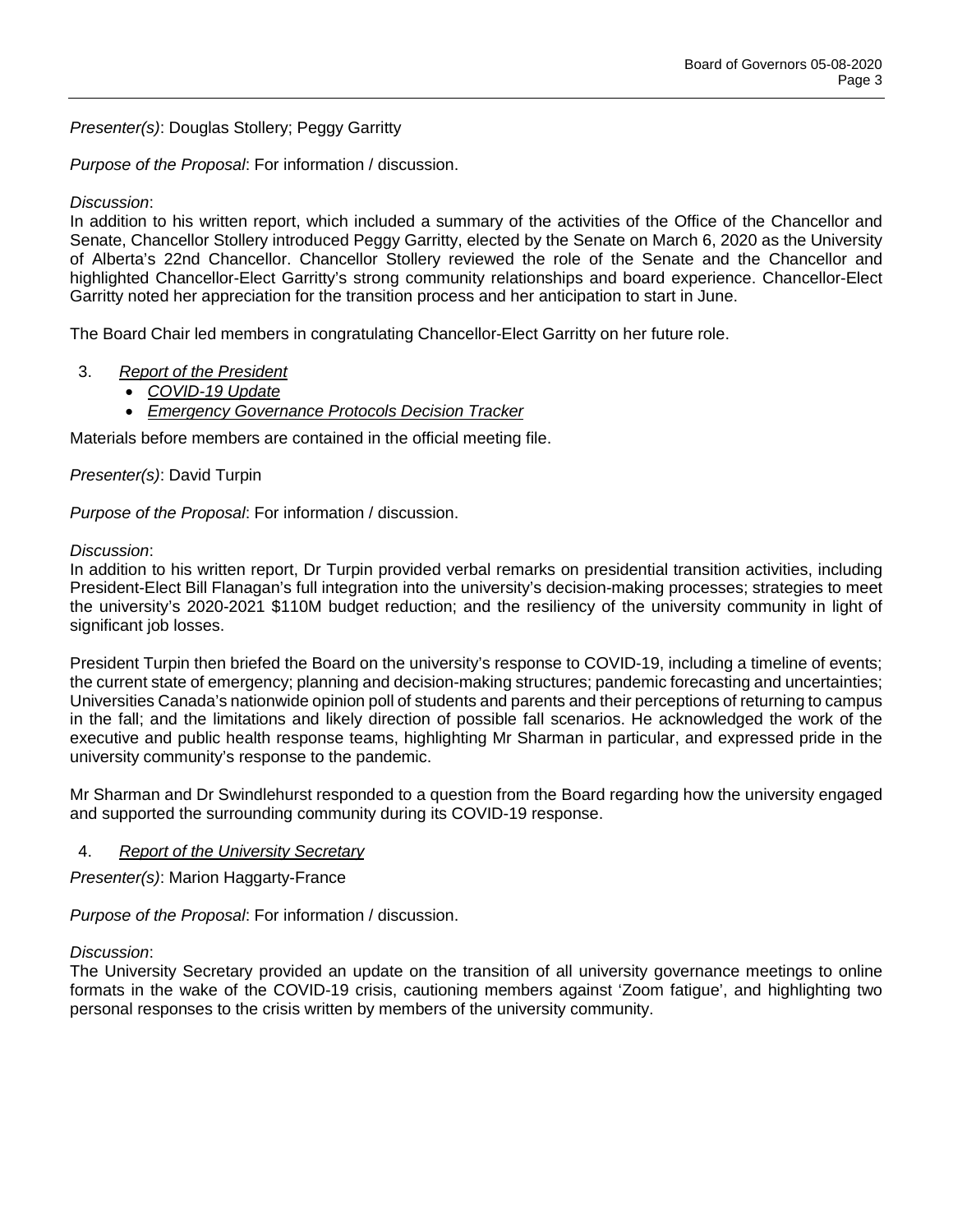# **CONSENT AGENDA**

# 5. *Motion to Approve / Receive the Consent Agenda*

Materials before members are contained in the official meeting file.

### *Presenter(s)*: Kate Chisholm

The Chair reminded the Board that a member had requested that Item 5r, *Report of General Faculties Council*, be removed from the consent agenda.

# *Action Items – to approve*

- 5a. Approval of the Open Session Minutes of March 13, 2020
- 5b. Approval of the Open Session Minutes of March 26, 2020
- 5c. Proposed Suspensions of Majors in the Bachelor of Music Program, Augustana Faculty
- 5d. Proposed Addition to the Code of Student Behaviour Regarding Weapons on Campus *Report of the Governance Committee*
- 5e. Webcasting of Board of Governors' Meetings
- 5f. Board Agenda Coordinating Committee

### *Information Reports - to receive*

- 5g. Action Arising from Previous Meetings completed / no action arising from March 13 or 26
- 5h. Report of the Audit and Risk Committee
- 5i. Report of the Finance and Property Committee
- 5j. Report of the Governance Committee
- 5k. Report of the Investment Committee
- 5l. Report of the Reputation and Public Affairs Committee *Regular Reports*
- 5m. Alumni Association
- 5n. Students' Union
- 5o. Graduate Students' Association
- 5p. Association of Academic Staff
- 5q. Non-Academic Staff Association *no report*
- 5r. General Faculties Council **– item removed**
- 5s. Board Chair Report

The motion was moved and seconded.

THAT the Board of Governors approve the action items and receive the information reports on the Open Session Consent Agenda, as amended.

**CARRIED**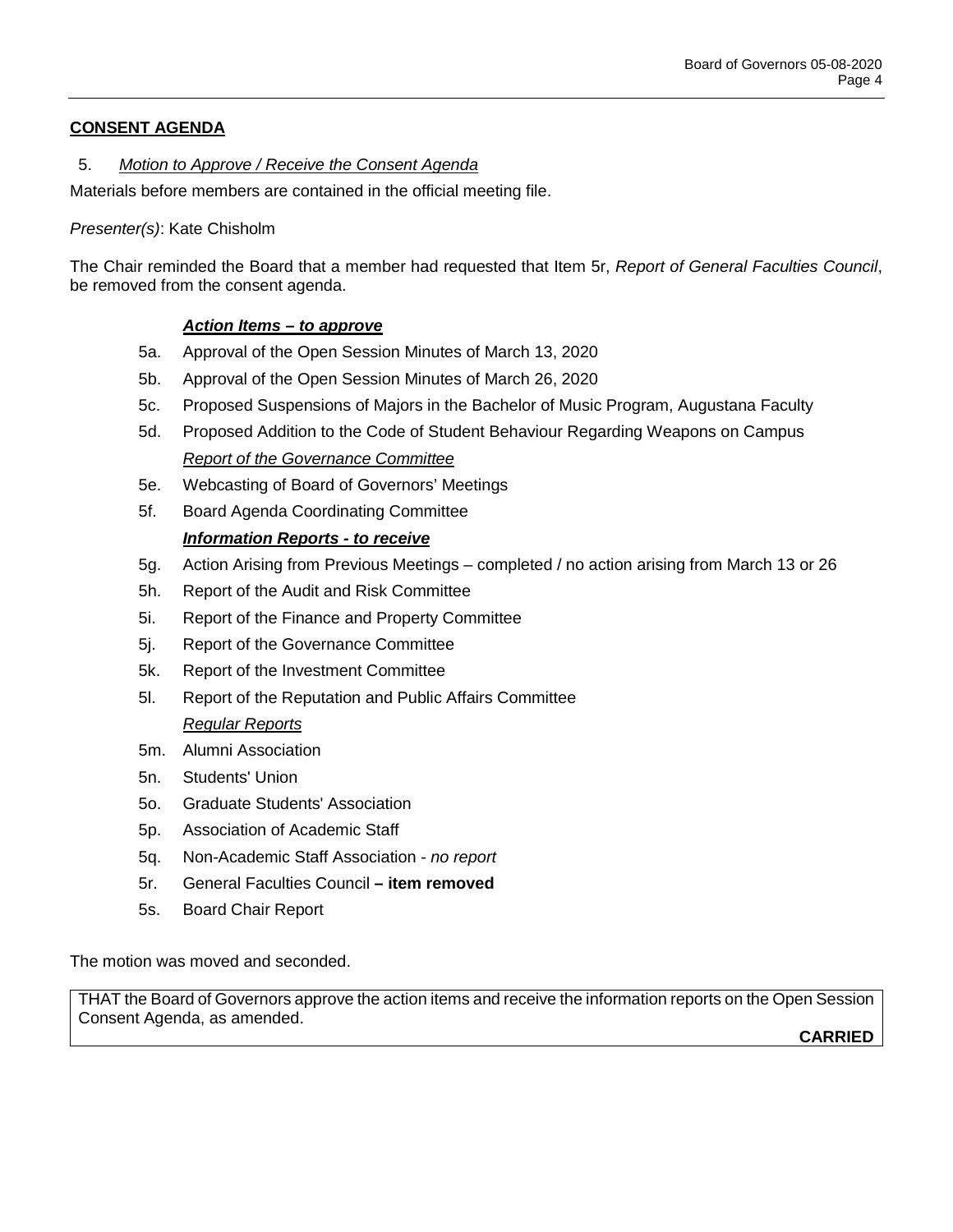# **DISCUSSION ITEMS**

5r. Report of General Faculties Council

*Presenter(s)*: Katherine Binhammer; David Turpin

*Purpose of the Proposal*: For information / discussion

### *Discussion*:

President Turpin responded to a question from a Board member as to whether the university was working with other provincial institutions to harmonize its non-credit credential framework, as reported on within the *Report of*  G*eneral Faculties Council*.

# *Report of the Finance and Property Committee*

*Presenter(s)*: Charlene Butler

# 6. Update: University of Alberta 2020-2021 Budget

*Presenter(s)*: David Turpin; Steven Dew; Gitta Kulczycki; Andrew Sharman

# *Purpose of the Proposal*: For information / discussion

### *Discussion*:

Ms Kulczycki provided the Board with an update on job losses since the last Board meeting, noting that there had been 400 job losses due to layoffs and position attrition in 2019-20, as well as 100 positions lost due to grant reductions. She then briefed the Board on job losses since April 1, indicating that there had been 34 permanent job losses and 150 temporary staff layoffs due to COVID-19. She estimated a net \$38M budget impact of COVID-19 due to reduced revenues and highlighted the importance of upcoming enrolment numbers in determining the pandemic's future budget impact.

Dr Dew briefed the Board on the potential budget impact of the Investment Management Agreements and performance-based funding. He spoke to two major initiatives, academic and administrative restructuring, to develop a more efficient organization while continuing to fulfil the university's academic mission, and noted the importance of engaging the entire university to determine what a reinvigorated university might look like.

Dr Dew responded to questions from the Board regarding: what type of positions were affected by temporary layoffs, and whether the university would require all 120 days to determine next steps for those temporary layoffs.

### *Report of the Reputation and Public Affairs Committee*

*Presenter(s)*: Kate Chisholm

# 7. Alumni Association Strategic Priorities

Materials before members are contained in the official meeting file.

### *Presenter(s)*: Kelly Spencer; Sean Price

*Purpose of the Proposal*: To provide updates regarding a select number of priority areas of the new Alumni Association strategic plan, concentrating on the intersection of alumni volunteerism and the student-to-new-grad transition. To share examples of how our programs deepen engagement with our alumni and can impact student experience and employability success post graduation, and will contribute to performance measure targets.